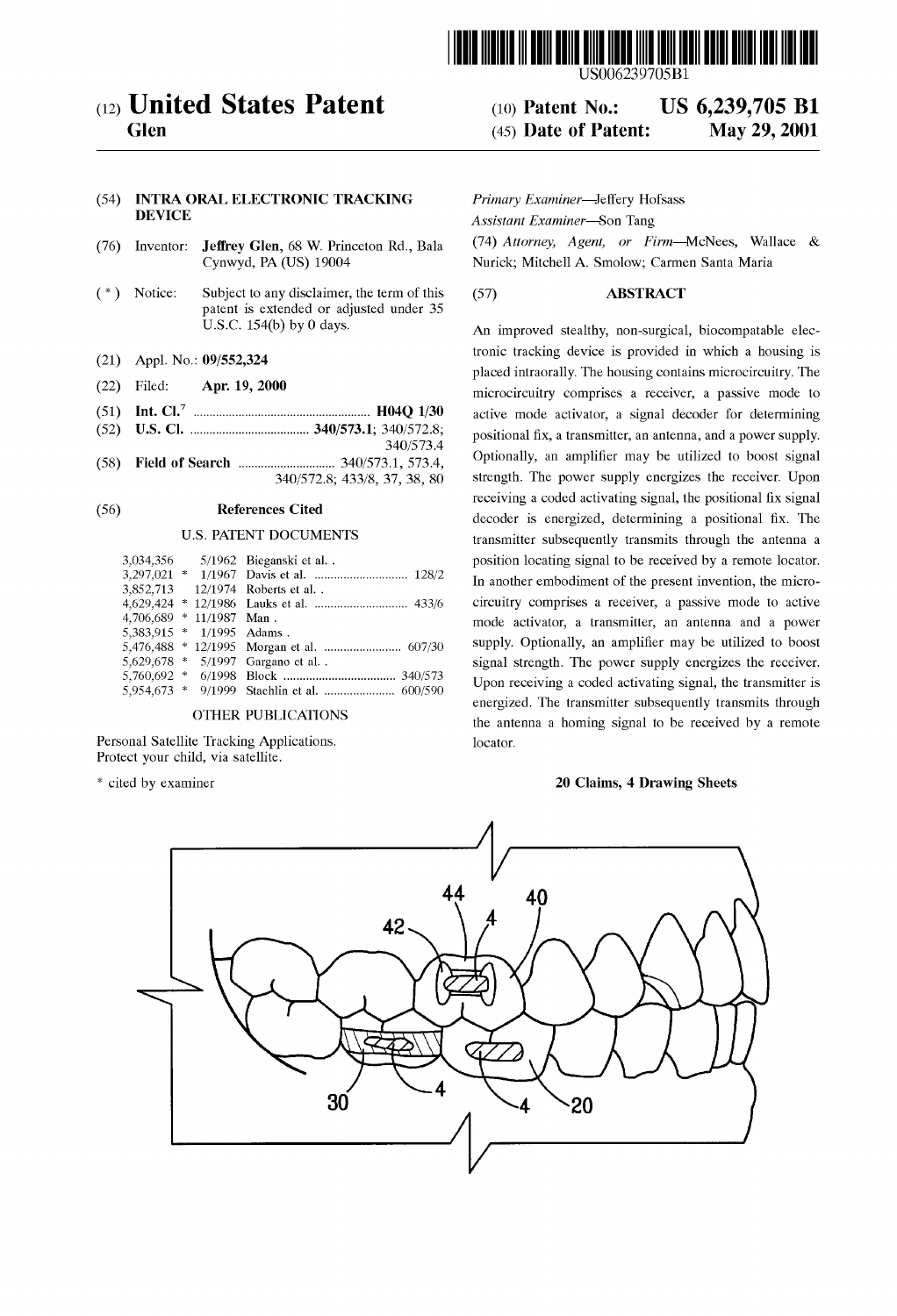

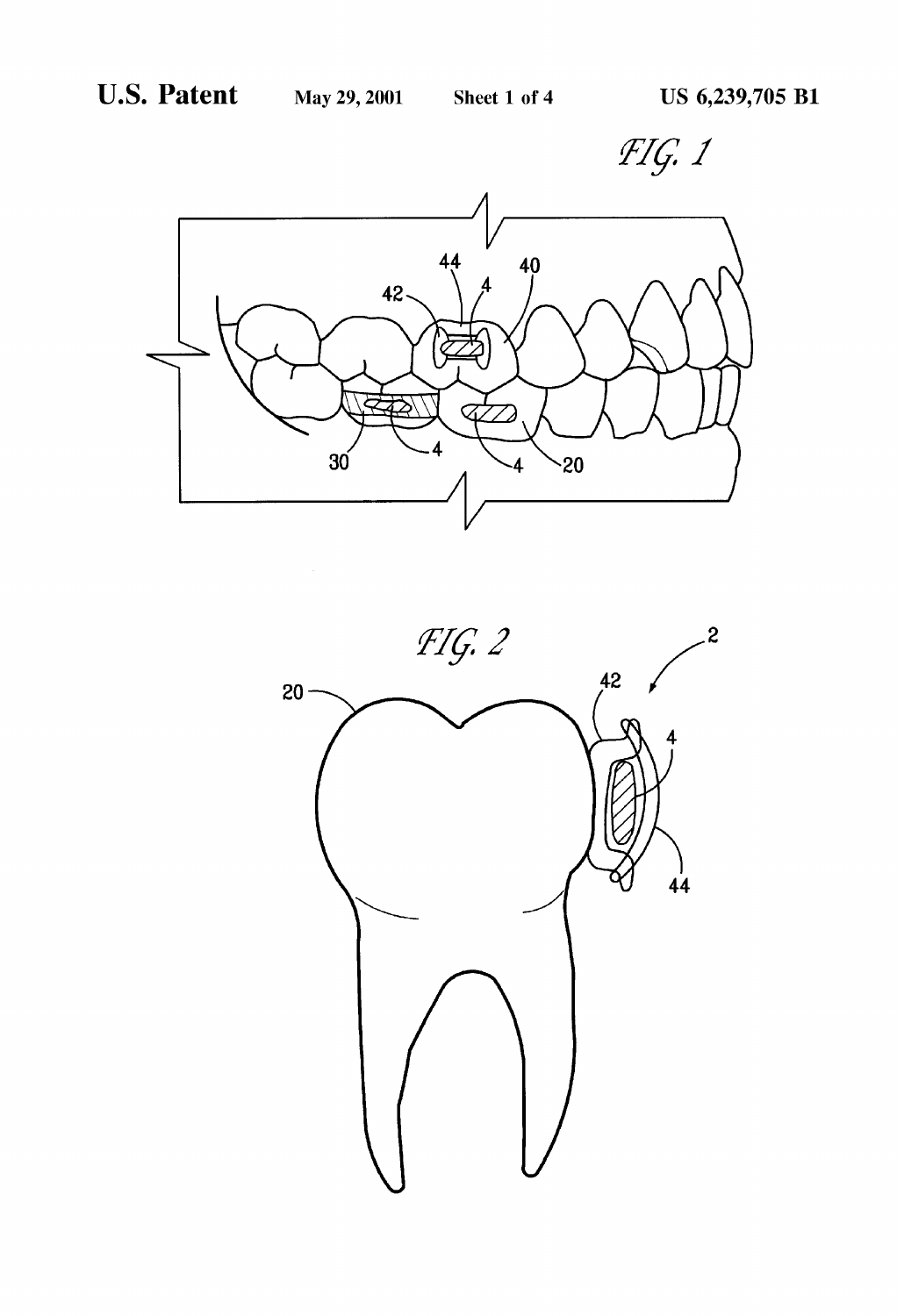

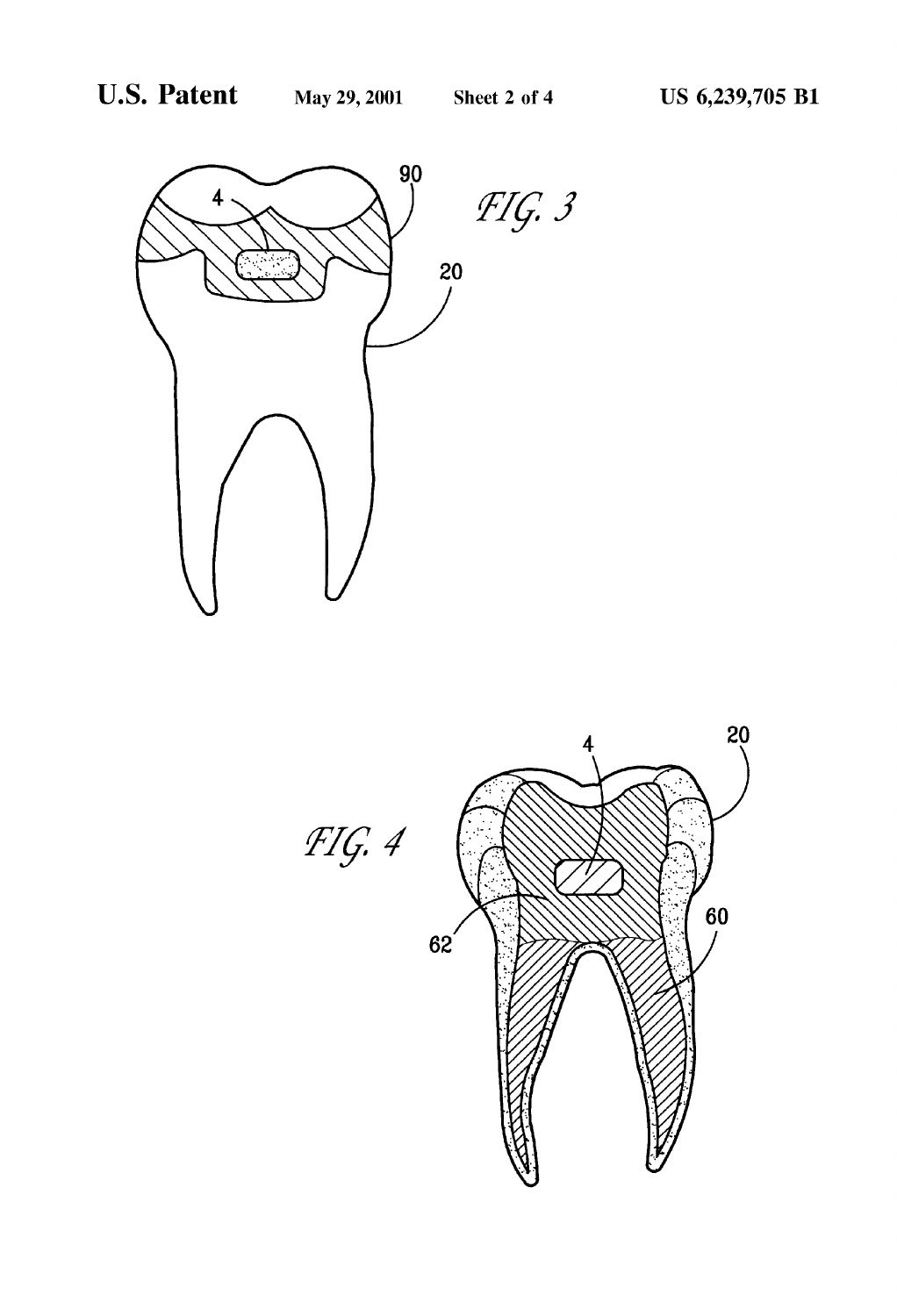FIG. 5



 $-70$  $74$  $70$ 

FIG. 6

FULL DENTURE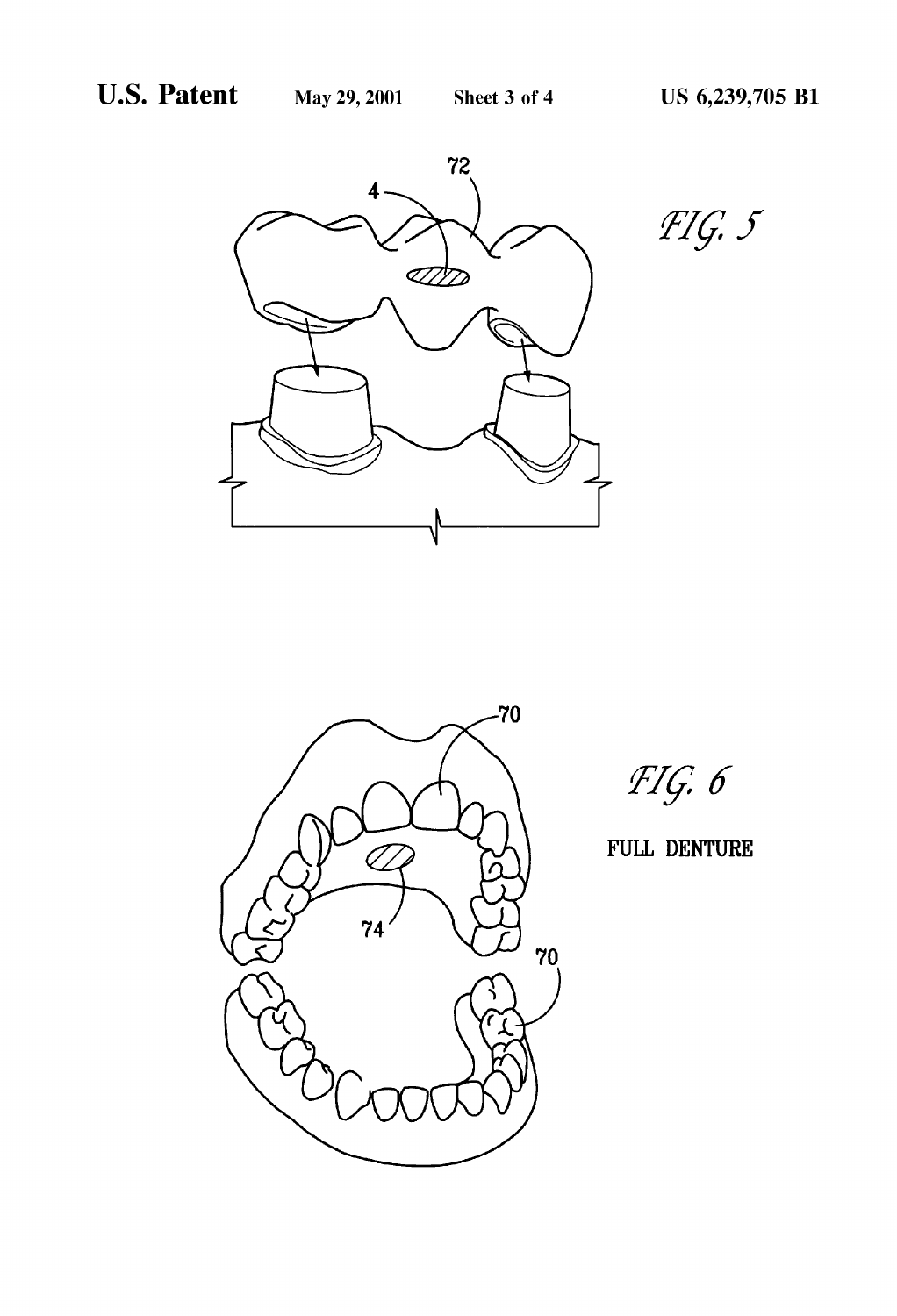FIG. 7

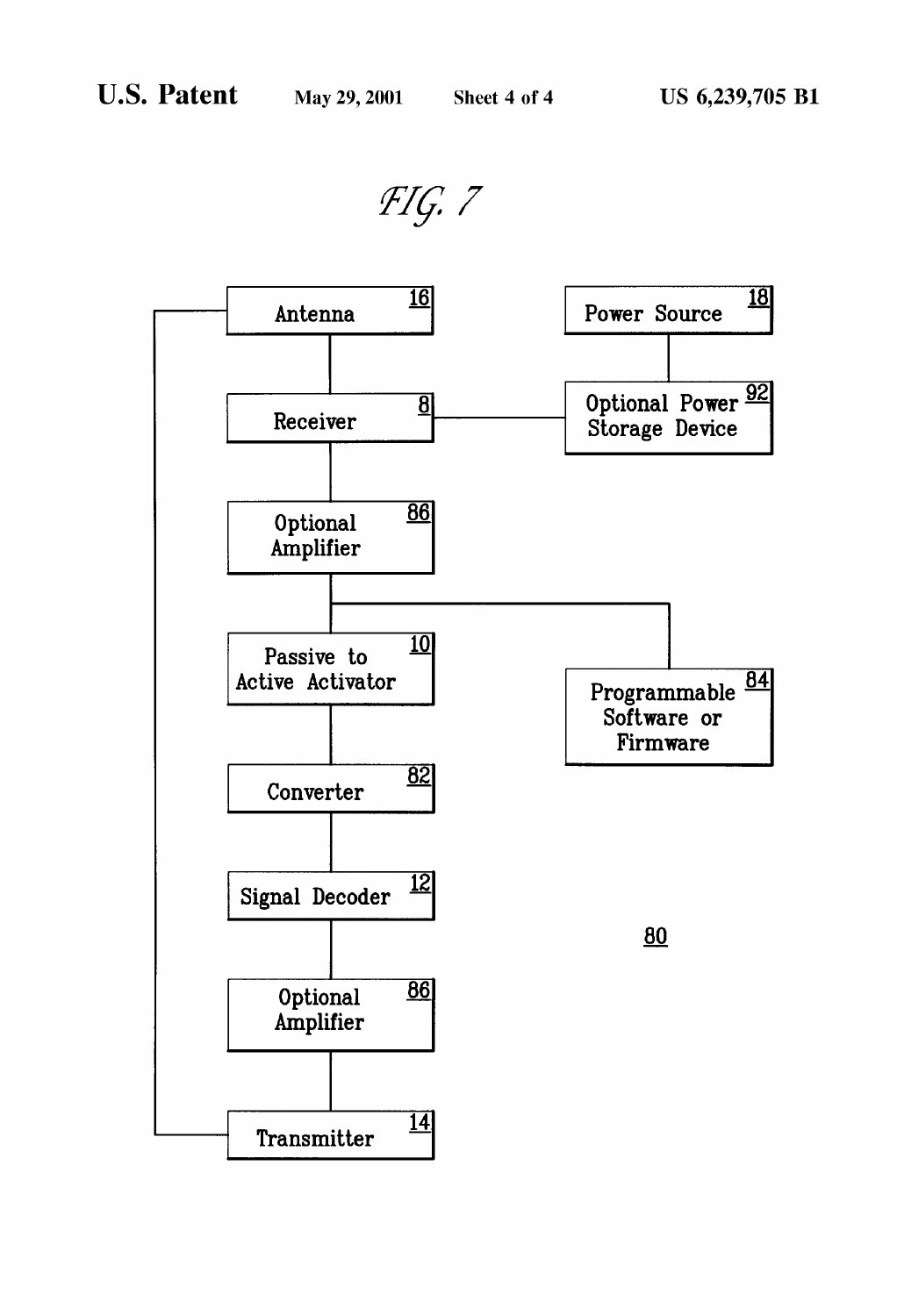$10$ 

35

40

50

## INTRA ORAL ELECTRONIC TRACKING DEVICE

#### FIELD OF THE INVENTION

The present invention relates generally to an electronic tracking and locating System, and more Specifically, to an improved System whereby a transducer is placed intraorally.

## BACKGROUND OF THE INVENTION

Numerous electronic devices have been introduced to track and locate mobile assets, Such as for example, trucks, rail cars, and shipping containers. Hundreds of thousands of these assets have been equipped with tracking and locating transducers. The most sophisticated systems permit location  $_{15}$ of an asset to within a few feet.

More recently, Systems to track and locate people have been developed. These tracking and locating devices are useful in managing persons who may be incapable or unable to seek assistance, such as for example, people with Alzhe- 20 imer's disease, prisoners, children, and military personnel. Additional Systems have been proposed to track pets and other animals.

Transmitters and transceivers utilized in locating and tracking humans have been worn as bracelets, sewn into <sup>25</sup> clothing, placed in backpacks, implanted behind the ear of a human, and implanted, generally, under the skin.

One such system utilizes global positioning satellite technology to track and locate inanimate objects, animals, and 30 humans. In one form, a bracelet containing a receiver is worn by a child. Utilizing the known location of three orbiting Satellites and the time it takes for a signal to travel between the transducer and each of the three Satellites, a three-dimensional position of the transducer is able to be calculated.

In addition to a receiver being worn as a bracelet, systems have been used employing a self-powered self-maintained transceiver, Small enough to be implanted under the skin, for locating, tracking and recovering persons in distress such as for example, kidnap victims, people encountering adverse circumstances while in the wilderness, Victims of heart attacks, and the like.

Other Systems have been used which remain passive until remotely activated. For example, one recovery system <sub>45</sub> employs a transceiver hidden within a motor vehicle and a network of fixed and mobile ground transmitters and receiv ers to facilitate tracking and recovery of Stolen vehicles. The unit is continuously operated as a receiver until it is remotely activated. Once activated, it transmits a radio beacon facili tating tracking and recovery. Ground based fixed and mobile receiver units utilizing field Strength measurements and directional receivers then are able to locate the transmitter.

Location and recovery Systems have also been developed using timing and triangulation methods, such as that used by  $55$ the Emergency Position Indicating Radio Beacons (EPIRB). Using the global positioning satellite system, once the user activates a transmitter, the associated Satellite network is capable of locating a transmitting EPIRB anywhere on the face of the globe.

Receivers and transceivers worn as jewelry or sewn into clothing are easily found and removed, limiting their use fulness for military, intelligence and personal protection applications. Receivers and transceivers implantable under the Skin require an invasive Surgical procedure to implant 65 these devices, and additional invasive surgical procedures to repair or remove the device. In addition, surgically

implanted devices are susceptible to infection and may be rejected by the body's autoimmune defense system. For these reasons, implanted devices have a low acceptance rate among potential users, particularly, children.

What is needed is a stealthy, non-surgical, biocompatable way to attach a transducer to a living organism such as an animal or human being which can be utilized for tracking and locating a human being or animal.

#### SUMMARY OF THE INVENTION

In accordance with an aspect of the present invention, an improved Stealthy, non-Surgical, biocompatable electronic tracking device is provided in which a housing is placed intraorally. The housing contains microcircuitry. The micro circuitry comprises a receiver, a passive mode to active fix, a transmitter, an antenna, and a power supply. Optionally, an amplifier may be utilized to boost signal strength.

The power supply energizes the receiver. The receiver is in a passive mode until it is activated, to conserve power. Upon receiving a coded activating signal, the positional fix signal decoder is energized, determining a positional fix. The transmitter Subsequently transmits through the antenna a position locating Signal to be received by a remote locator.

In another embodiment of the present invention, the microcircuitry comprises a receiver, a passive mode to active mode activator, a transmitter, an antenna and a power supply. Optionally, an amplifier may be utilized to boost signal strength. The power supply energizes the receiver. Upon receiving a coded activating signal, the transmitter is energized. The transmitter subsequently transmits through the antenna a homing signal to be received by a remote locator.

In still another embodiment of the present invention, the power Supply is replaced by a power Storage device. Power is supplied to the storage device by establishing an intraoral galvanic reaction utilizing saliva and differing metals placed within the oral cavity, or alternatively, by collecting and storing RF energy.

The transmitter may be activated by the user or activation may be triggered by an external event, Such as for example, a received coded RF signal or coded electromagnetic signal from, for example, a global positioning satellite ("GPS") signal. The tracking device is preferably capable of being programmed to remain in a dormant or passive mode until receiving an activating signal.

The tracking device can be affixed to the external surface of a tooth or teeth through the use of dental adhesives, bonding agents and/or ligation, or it may be incorporated completely within a dental restoration, endodontically pre pared root canal System, a prosthetic tooth or denture.

One advantage of the present invention is that placement of the tracking device intraorally does not require an inva sive procedure. In this manner, the device may be stealthy, yet still maintain non-Surgical accessibility for maintenance and repair.

60 Another advantage of the present invention is the ease of removal when the device is meant to be utilized only for a short period of time.

Still another advantage of the present invention is the ability to utilize the galvanic potential of the oral cavity to power the device, eliminating or reducing the need for a separate power supply.

When an internal power Supply is utilized, the intra oral location makes for easy accessibility to recharge the power supply without removing the device.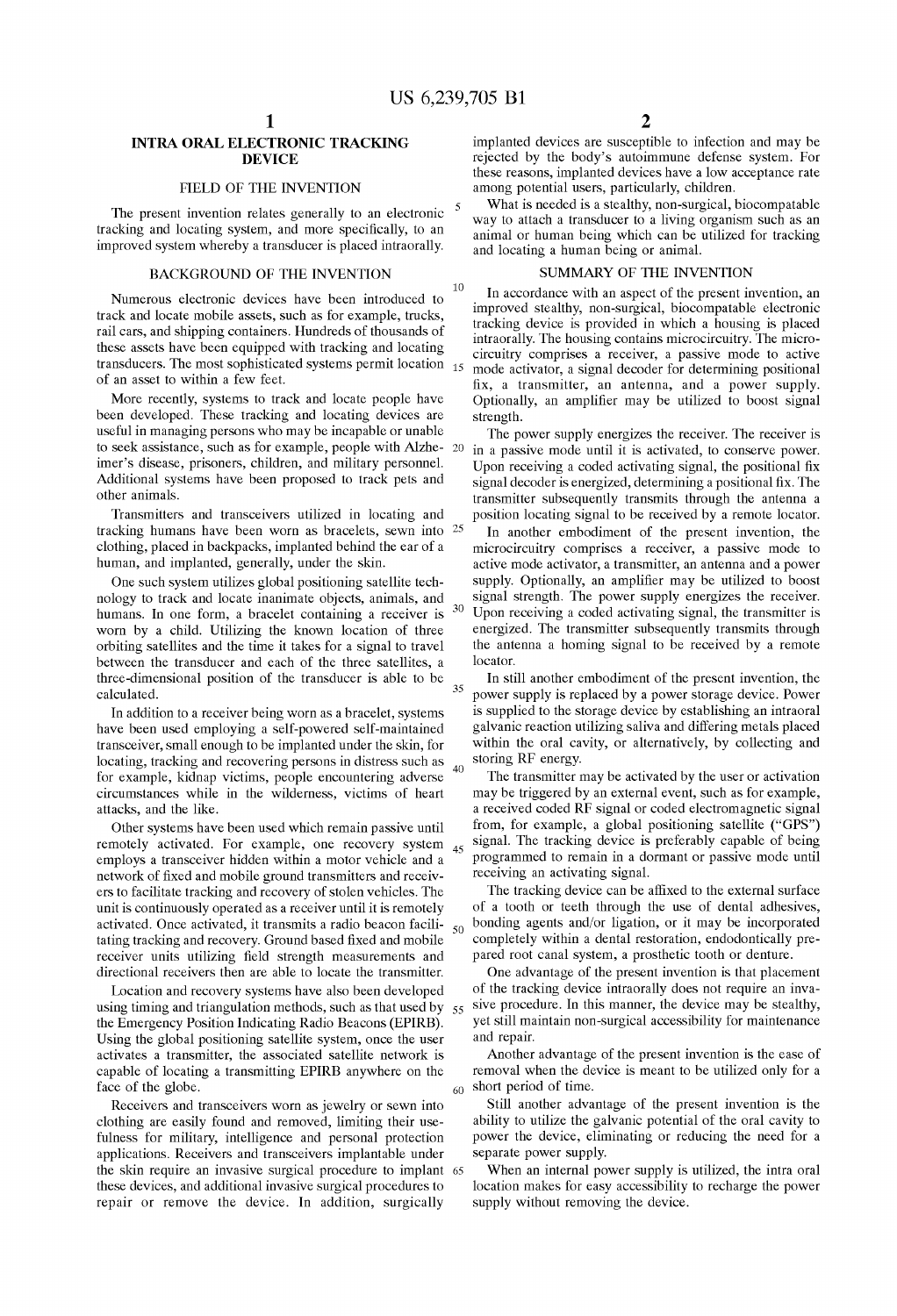15

35

60

65

Still another advantage of the present invention is the ability to easily and regularly confirm the operability of the device during routine dental recall visits.

Another advantage of the present invention is the ability<br>service replace or remove the locating unit on a regular. 5 to Service, replace or remove the locating unit on a regular basis during routine dental visits.

Another advantage of the present invention is the ability of a remote operator to activate and deactivate the transmit ting feature of the locating unit, as necessitated by Security requirements.

Still another advantage of the present invention is the relative ease of insertion intraorally, with excellent stealth capabilities.

Yet another advantage of the present invention is the ability for a military commander or police commander to know where their troops are at any given moment.

Other features and advantages of the present invention will be apparent from the following more detailed descrip tion of the preferred embodiment, taken in conjunction with  $_{20}$ the accompanying figures which illustrate, by way of example, the principles of the invention.

#### BRIEF DESCRIPTION OF THE DRAWINGS

FIG. **I** is a frontal view of three possible tooth attachment  $25$ methods of the present invention.

FIG. 2 is a profile view of the housing contained within a receiving receptacle.

FIG. 3 is a view of the housing placed within a dental  $\frac{1}{30}$ restoration.

FIG. 4 is a view of the housing placed within an endo dontically treated tooth.

FIG. 5 is a view of the housing placed within a fixed prosthesis.

FIG. 6 is a view of the housing placed within a removable prosthesis.

FIG. 7 is a block diagram of the housing components.

## DETAILED DESCRIPTION OF THE PREFERRED EMBODIMENTS

Referring now to the Figures, where like parts have the same numbers, in accordance with a preferred embodiment of the invention, an improved electronic tracking device is provided for use in both humans and animals. The device comprises a housing 4 affixed intraorally. The housing 4 contains microcircuitry 6. The microcircuitry 6 comprises a receiver 8, a passive mode to active mode activator 10, a signal decoder 12 for determining positional fix, a transmitter 14 for transmitting an electromagnetic (EM) signal, an  $_{50}$ antenna 16 and a power Supply or Source 18.

While optional, it is desirable that the housing 4 be rigid or a Semi-rigid encasement to enhance rigidity and inhibit straining of the device. The housing 4 is manufactured from an oral biocompatible material such as for example, porce- 55 lain or other orally compatible ceramic, gold, chrome-cobalt alloy or other orally biocompatible alloy, acrylic, stainless steel, or titanium. When placed external to the tooth 20, the shape of the housing 4 should be Self-cleansing, for example, smooth and without sharp contours, for example, in the shape of a half moon or oval or round, so as not to trap plaque and food particles thereby minimizing the risk for dental decay and periodontal disease, and so as to minimize abrasion of oral soft tissues, for example the tongue and oral mucuso of the cheek.

The housing 4 should be retentive so as not to dislodge and be Swallowed.

4

As shown in FIG. 1, when placed external to the tooth 20 (or teeth, if required by the housing dimension), the housing may be adhered directly to the tooth 20 utilizing known dental bonding techniques. To enhance bond Strength, the bonding surface of the housing 4 may be a rough surface, such as for example, etched or meshed to increase mechanical bond retention. While a universal shape may be utilized, to further enhance bond strength, optionally, the housing 4 should be contoured to a mirror image of the tooth 20 surface to which it will be bonded. This may be accomplished, for example by taking an impression of the tooth and custom fabricating the housing 4 in a laboratory procedure.

Alternatively, the housing 4 may be attached to an orth odontic band 30, stainless steel crown or other type of crown 40 which is cemented to the tooth. The housing 4 may be positioned buccally or lingually. A lingual placement pro vides for better cosmetics and increased Stealthiness. Whether placed buccally or lingually, the housing 4 should be placed in an occlusal-gingival position so as to minimize any local inflammatory response.

When attached to a crown 40 for example, a stainless steel crown, a porcelain crown, a porcelain fused to metal crown, an acrylic crown, or a porcelain or acrylic veneer crown, the crown 40 may be fabricated in the laboratory with a receiv ing receptacle 42 to receive the housing. Alternatively, the receiving receptacle 42 may be welded or Spot welded to the crown 40. As shown in FIG. 2, the housing 4 may then be inserted into the receiving receptacle  $42$  and held in place within the receiving receptacle  $\overline{42}$  by for example, ligating with stainless steel or brass ligature wire 44, or it may be held in place within the receiving receptacle 42 utilizing orthodontic elastomerics, or it may be held in place within the receiving receptacle with a rigidly flexible retaining arm (not shown). In this manner, the housing 4 may be easily removed for maintenance, repair, or replacement.

 $_{40}$  housing 4 inserted into the orthodontic band 30 receiving The receiving receptacle 42 may be attached for example, by welding or spot welding to an orthodontic band 30. The orthodontic band 30 may then be cemented to a tooth 20, the receptacle 42, and held in place within the receiving receptacle 42 by any of the retaining methods described above.

45 Such as for example, stainless Steel matrix material (not Alternatively, a receiving receptacle 42 may be attached for example, by welding or spot welding to matrix material shown). The matrix material is then fit to the tooth  $20$ , crimped, and spot welded, forming a custom band  $30$ . After cementation of the band 34 to the tooth 20, the housing 4 is then retained within the matrix material receiving receptacle 42 in a manner as described above.

Still another alternative is to bond a receiving receptacle 42 directly to the tooth 20 using the methods described above or by other bonding methods well known in the art. The receiving receptacle 42 bonding surface should optionally be rough as for example, by etching or use of a mesh or micro projections, to promote bond adherence. After bond ing to the tooth 20, the housing 4 is attached to the receiving receptacle 42 as described above.

Although effective on any tooth, the optimal location for an externally placed housing 4 or combination housing  $4$ /receiving receptacle  $42$  is the mandibular second primary molar when placed in the primary dentition, or the first or second mandibular permanent molar when placed in the permanent dentition. These teeth provide the broadest con tours to accept the device, provide an unobtrusive location, will not interfere with eating or other functions in the mouth and are easy to keep clean.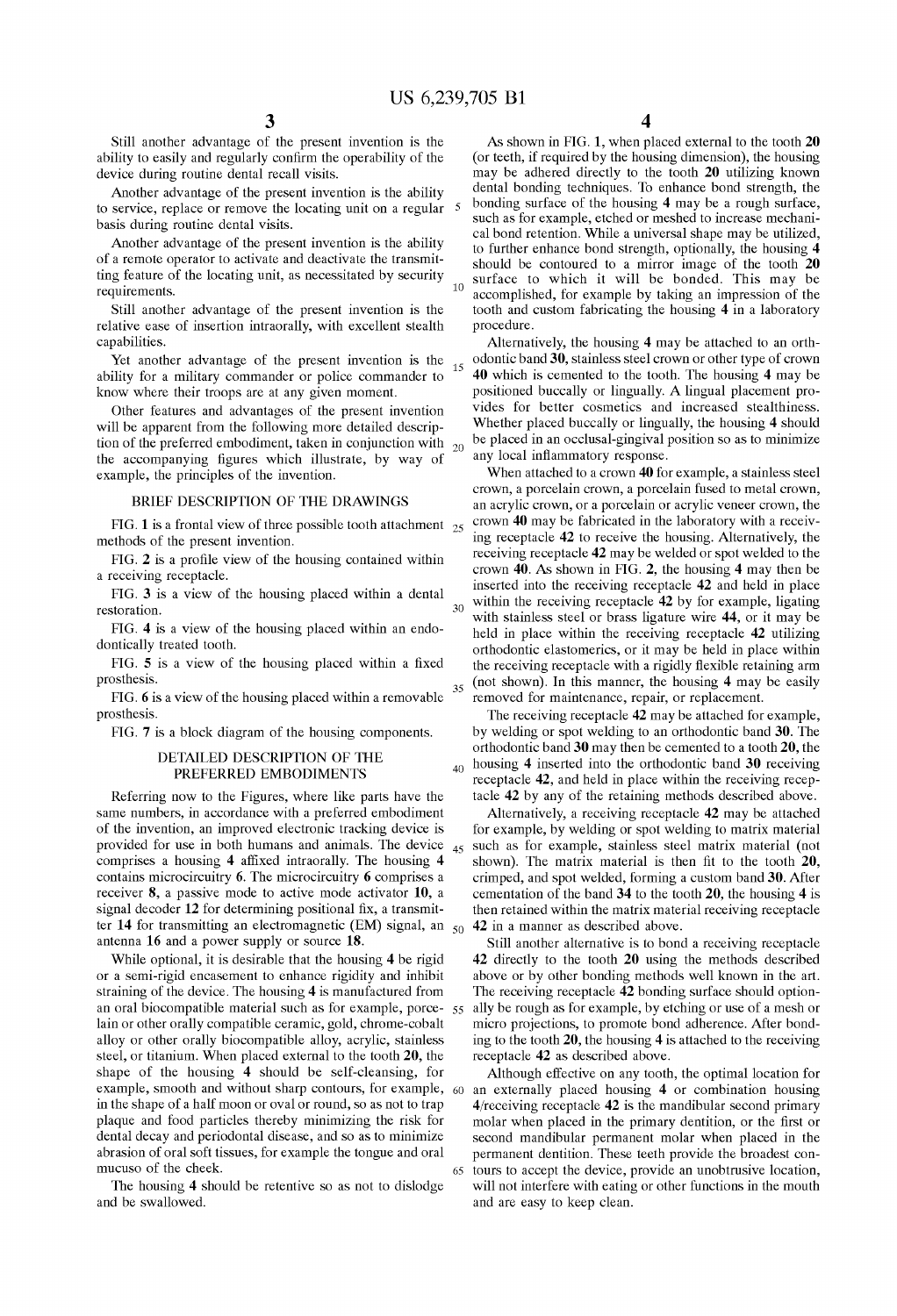25

60

65

As shown in FIGS. 3-5, the housing 4 may be incorpo rated into any number of restorations 90 such as for example, crowns, onlays, inlays, amalgam restorations, composite restorations, and prosthetic teeth. When prepar ing a tooth 20 to receive a crown, Sufficient tooth Structure should be removed to permit the incorporation of the hous ing within the crown 40 itself. It should be appreciated that when the housing 4 is incorporated as part of a crown design, access to the housing 4 cannot be effectuated without removal of the crown  $\overline{40}$ , however, accessibility to recharge 10 a power Supply 18 is still maintained.

For example, a recharging device, Such as a toothbrush shaped wand can be inserted into the mouth to contact the crown 40 at a predetermined recharging point which is electrically connected to a rechargeable power Supply, for 15 example, a rechargeable battery or capacitor, to transfer a charge to the rechargeable power Supply.

Likewise, when a tooth is to be treated endodontically (FIG. 4), the housing 4 may be incorporated within the root canal obturation system 60 or as part of a core buildup 62  $^{20}$ canal obturation system 60, or as part of a core buildup 62. In the primary dentition, a prophylactic pulpotomy may be performed to provide adequate Space to incorporate the housing 4 within a stainless steel crown.

As advances in microcircuitry and microbattery techniques permit smaller and smaller housings, the housings 4 may be placed under or within dental restorations 90, (FIG. 3) for example, amalgam or composite restorations. Conservative prophylactic restorations for example, Class I or Facial preparations may be prepared to receive the housing  $\frac{1}{20}$ 4.

Referring to FIGS. 5 and 6, the housing 4 may be incorporated into a prosthetic tooth 70, either fixed or removable, or incorporated into the prosthesis itself 74. For example, the housing 4 may be contained within the pontic 72 of a fixed bridge, for example, a cemented bridge or bonded bridge, or it may be contained within a prosthetic tooth 70 of a removable denture, for example a full denture, a partial denture, a precision attachment appliance or an overdenture. An advantage of placing the housing 4 within a removable denture is the ease of repair and replacement of the unit, as well as the ability to place a housing 4 or antenna 16 of larger size. 35 40

The housing 4 optionally may be incorporated into a removable retainer for example, an orthodontic retainer, or  $_{45}$ may be incorporated into a fixed or removable splint, for example a periodontal splint.

Referring now to the block diagram of FIG. 7, the housing 4 contains a Suitable material to hold the various components, for example, a board, a wafer, or other sub-  $50$ strate material 80 suitable for circuits. The integrated circuit optionally, but preferably includes one or more converters 82 for coding internal or external signals. Preferably, the converters 82 are digital converters for coding internal and external digital signals. The integrated circuit further 55 includes a receiver 8 calibrated to receive at least one external signal, passive mode to active mode activator 10, signal decoder 12 for determining positional fix, transmitter 14 for transmitting an electromagnetic signal, antenna 16, programmable Software 84 or firmware, and power Supply 18 for use with the invention. The components are commer cially available and/or can be fabricated. Optionally, shield ing (not shown) may be provided to protect sensitive anatomical areas from transmission energy and/or one or more amplifiers 86 may be utilized to boost signal Strength.

In use, the present invention operates as follows. After examining the patient, the dentist selects the optimal loca-

tion for placement of the housing 4, preferably the buccal surface of the mandibular second primary molar when placed in the primary dentition, or the mandibular first or second permanent molar when placed in the permanent dentition. If stealthiness is the primary consideration, i.e., as in military use, intelligence use or for personal protection, an endodontically treated tooth is Selected, or alternatively, an appropriate tooth to be restored with a crown may be Selected.

If external placement is indicated, to achieve maximum<br>retention, an impression of the tooth  $20$  is taken utilizing standard impression techniques. A working model of the tooth 20 is poured from the impression, and a contoured housing 4 is fabricated in a laboratory.

Alternatively, a contoured receiving receptacle 42 is fabricated in the laboratory. The advantage of custom contour ing the receiving receptacle 42 rather than the housing 4 is that the housing 4 and its components, by far the most costly to produce, may be mass produced to a Standard size able to be placed into any custom contoured receiving receptacle 42.

A direct chairside technique using prefabricated materials is also acceptable, although laboratory fabrication of a working model provides better contouring of the bonding surface and thus, increased bond strength.

If an orthodontic band 30 is clinically indicated, a presized orthodontic band may be utilized, however, preferably a custom fit orthodontic band or matrix band is laboratory fabricated to the working model, after which a receiving receptacle 42 is permanently attached for example, welded or spot welded to the orthodontic or matrix band. Less preferable, but still acceptable, the housing 4 itself may be permanently attached to the orthodontic or matrix band, or ligated to a Standard orthodontic bracket.

The housing 4 (custom contoured or preformed), receiv ing receptacle 42 (custom contoured or preformed), or orthodontic 30 or matrix band, as clinically indicated, is then bonded or cemented to the tooth 20 in a location so as to cause minimal irritation and localized inflammation. Where a receiving receptacle 42 has been utilized, the housing 4 is then placed in the receiving receptacle 42 and ligated in place using for example, stainless steel or brass ligature wire 44 or elastomeric thread or held in place with elastomeric bands or a rigidly flexible retaining arm.

The housing 4 may be mass produced, yet still be cus tomizable by the dentist or laboratory by for example, adding mesh or other retentive material to the housing 4 to increase the retentive area.

If an endodontically treated tooth is selected to contain the housing, a post and core  $62$  is fabricated (either laboratory fabricated or chairside) incorporating a receiving area for the housing 4. The housing 4 is then placed into the receiving area and a crown 40 is fabricated to cover the housing 4, post, and core 62 combination utilizing standard prosthetic techniques.

The housing 4 and electronic components (hereinafter called the "locating unit 2') is in passive mode. While in passive mode, to reduce power consumption, only the receiver 8 is energized. When it is desirable for a person's location to be determined, for example when they have not maintained contact for a predetermined period of time, a coded signal is transmitted, for example through a satellite transmitter. Upon receiving this coded signal, the passive to active mode activator 10 switches the locating unit 2 from the passive mode to active mode, or from an "off" position to an "on" position. The use of a coded signal Specific to that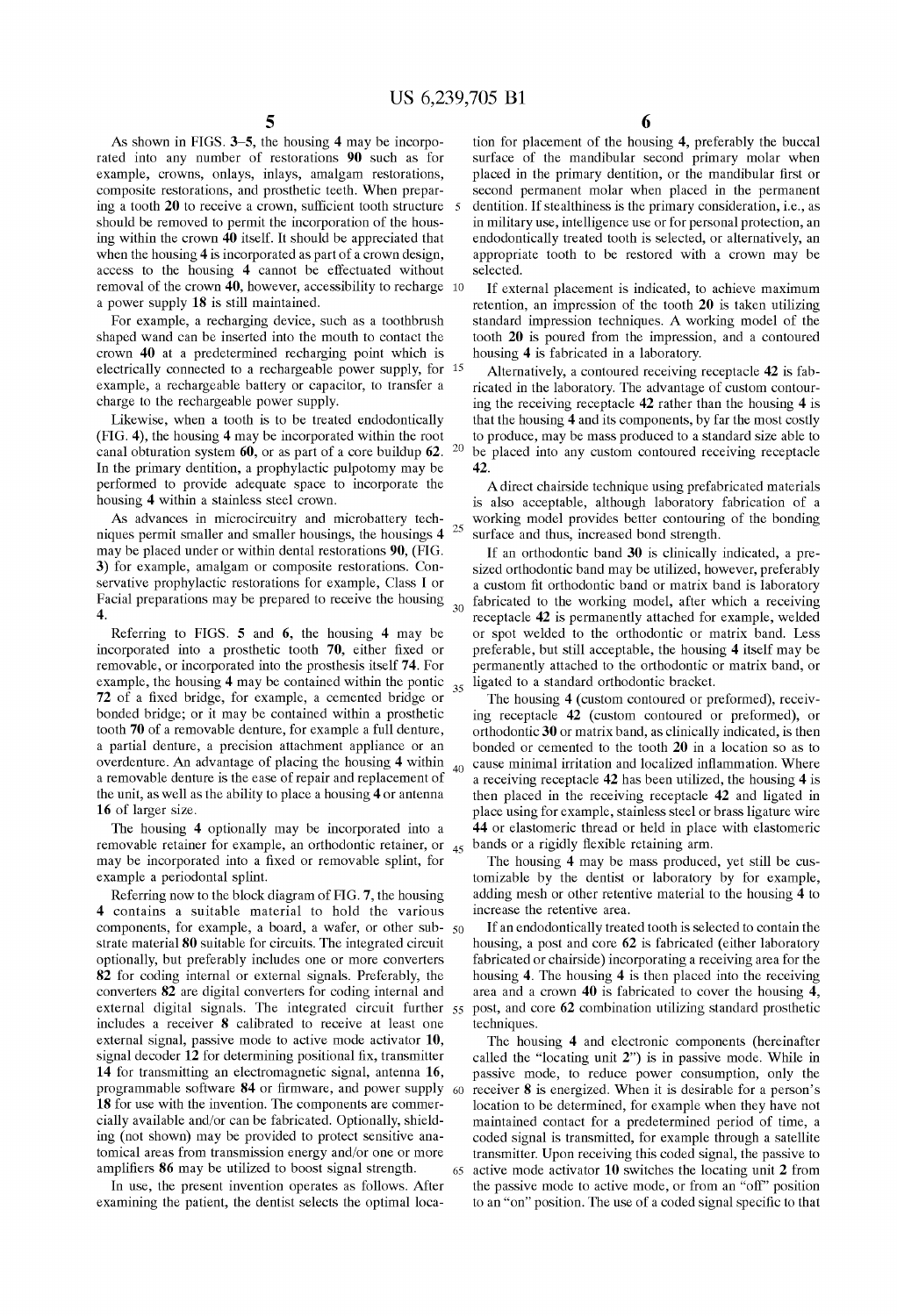$20^{\circ}$ 

locating unit 2 allows for selectivity as to which locating unit 2 is to be activated.

Alternatively, the coded Signal may be activated by the user himself, for example by using a handheld transmitter or<br>by an activation point on the bousing  $\vec{A}$  itself. When utilized 5 by an activation point on the housing 4 itself. When utilized for personal protection or by the military or intelligence agencies, the user activated coded signal transmitter (not shown) may be hidden or disguised. After the initial coded signal has been sent and the locating unit 2 switched to active mode, the coded signal transmitter (not shown) may 10 be discarded.

Once in active mode, a signal decoder 12 for determining positional fix utilizing for example, global positioning satellite technology determines an exact three-dimensional location of the locating unit. This information is then trans- <sup>15</sup> mitted via the transmitter 14 and antenna 16 to a remotely located receiver (not shown). An operator at the remotely located receiver is then able to determine the exact three dimensional position of the locating unit 2 and hence, the person.

When used in military, intelligence, or other sensitive operations, the coded activating signal as well as the transmitted location signal are optionally encrypted so as not to alert an adversary of the location of the locating unit. The programmable Software or firmware 84 is programmed to allow a received second coded and encrypted signal to return the locating unit to passive mode, thus preventing the locating unit from transmitting, and thereby reducing the opportunity for an adversary to get a fix on the locating unit 2. Alternatively, in all embodiments, the locating unit 2 may be programmed to return to passive made after a predeter-<br>mined period of time, thus conserving power and also reducing the risk of discovery by an adversary. 25

While in the preferred embodiment, the power supply 18 for example, a microbattery is contained within the housing, utilizing galvanic principles, a power storage device 92 could be substituted for the power supply contained within the housing. It is well known that when differing metals are present in the mouth, for example, a filling in a tooth and tinfoil, the metals become electrically charged. Oral fluids such as salvia act as an electrical conductor, allowing electrons to flow between the two metals through the salvia.

Utilizing these principles, this electric charge may be collected and stored in the voltage storage device and utilized to power the locating unit. Optionally, a combina tion microbattery 18 power Supply and power Storage device 92 may be utilized to increase the life of the battery 18.

Alternatively, energy to be stored in the voltage storage device may be transferred via a coded RF beam, optionally multiplexed with the coded activation/deactivation signals.

In a different embodiment of the present invention, the signal decoder for determining positional fix is omitted.

Upon Switching to active mode after receiving a coded Signal, the transmitter 14 begins to transmit a signal beacon 55 at regular intervals, for example about once every ten minutes, ideally about once per minute. The signal is compatible with cellular phone signals used to alert mobile telephone companies of the cell location of mobile phones. With this signal, and with the cooperation of the cellular phone companies, the current mobile phone cell location of the locating unit can be detected. 60

Existing mobile phone technology allows the signal to be located within a Small area of a cell. A mobile direction finding and locating device can then be brought to this 65 device receiving its power from a received coded RF beam. pre-determined Small cell area, and utilizing known locating and direction finding technologies, the signal homing bea-

con being transmitted by the locating unit, and hence, the person can be found.

In yet another embodiment, the transmitting signal beacon is received by orbiting satellites. Utilizing GPS technology, the Satellites are able to determine the exact location of the locating unit and relay that location to a remote operator, or alternatively, the orbiting Satellites relay the raw data to a remote location for determination of the locating unit's position.

Although the present invention has been described in connection with Specific examples and embodiments, those skilled in the art will recognize that the present invention is capable of other variations and modifications within its scope. For example, the housing or the receiving receptacle

may be removably attached using hook and loop technology.<br>These examples and embodiments are intended as typical of, rather than in any way limiting on, the scope of the present invention as presented in the appended claims. What I claim is:

1. An electronic tracking device comprising:

an intraorally, nonsurgically placed housing comprising a power Supply in communication with a receiver cali brated to receive at least one coded external Signal and a transmitter to transmit a coded electromagnetic signal.

2. The electronic tracking device of claim 1 further comprising a Signal decoder in communication with the transmitter for determining a positional fiX.

3. The electronic tracking device of claim 2 wherein the coded transmitted signal is the positional fix determined by 30 the signal decoder.

35 an antenna to be received by a remotely located receiver. 4. The electronic tracking device of claim 1 wherein the receiver communicates with a passive mode to active mode activator which upon receiving a coded activating signal energizes the transmitter to transmit a coded signal through

5. The electronic tracking device of claim 1 wherein the at least one coded external signal is a coded activating signal and a coded deactivating signal.

40 at least one coded external signal is a coded activating 6. The electronic tracking device of claim 1 wherein the signal, a coded deactivating signal, and a coded power supplying signal.

45 orbiting Satellite. 7. The electronic tracking device of claim 1 wherein the at least one coded external Signal is sent by at least one

8. The electronic tracking device of claim 1 further comprising programmable Software or firmware in commu nication with the receiver.

50 housing is affixed to a tooth Surface. 9. The electronic tracking device of claim 1 wherein the

10. The electronic tracking device of claim 9 wherein the housing is removably held within a receiving receptacle which is affixed to the tooth surface.

11. The electronic tracking device of claim 1 wherein the housing is placed within one of the group consisting of a tooth, fixed prosthesis, and removable prosthesis.

12. The electronic tracking device of claim 1 wherein the power Supply is a battery.

13. The electronic tracking device of claim 1 wherein the power Supply is a power Storage device, the power Storage device receiving its power from an intraoral galvanic reac tion.

14. The electronic tracking device of claim 1 wherein the power Supply is a power Storage device, the power Storage

15. The electronic tracking device of claim 1 wherein the coded transmitted signal is a signal homing beacon.